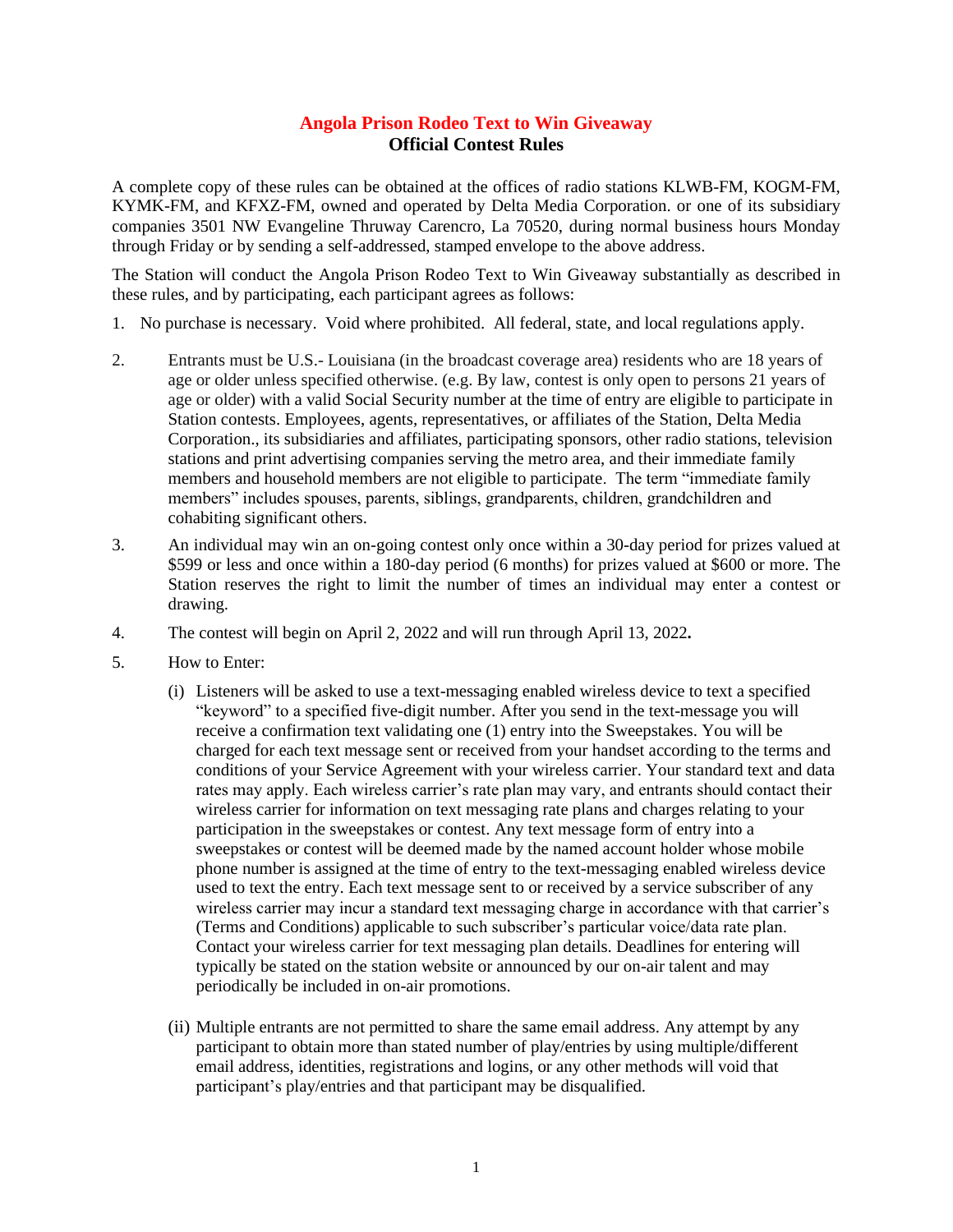- 6. On Thursday, April 14, 2022, twenty (20) entrants will be randomly selected from all eligible entries as potential grand prize winner. If it is determined that the candidate is not eligible to receive the grand prize, in the Station's sole judgment and discretion, another candidate will be randomly selected for eligibility consultation and this process will continue on until such time as an eligible candidate is found. In the unlikely event that no candidates are found to meet the specifications, then the prize will go un-awarded. In the event of a tie, the winner will be determined by and at the Station's sole discretion.
- 7. Twenty (20) grand prizes will be awarded. Grand prize package consists of the following: A family 4- pack of ticket to the Angola Prison Rodeo, April 24, 2022. All expenses and fees associated with the grand prize not expressly included in the foregoing prize description are the sole responsibility of the winner. Grand prize package is valued at \$80.00.
- 8. Odds of winning depend on a number of factors including the number of eligible entries received and listeners participating at any given time.
- 9. All State, Local, Federal and or other taxes, duties, tariffs, title fees, licensing fees, or other fees for prizes awarded become the sole responsibility of the winner. All those who win a prize or prizes valued \$600 or more in any given year will be issued an IRS Form 1099 to report their winnings.

10. All prizes are awarded "as is." Prizes are nontransferable and cannot be exchanged. No substitute prize will be awarded to a winner who declines to accept a prize. The Station reserves the right to require contestants to be present at drawings in order to win their prize. The Station shall not be responsible for the failure of participating sponsors to deliver the prizes or any part thereof as described herein.

11. All prizes must be claimed in person at the Station by 4pm on Friday April 22, 2022 at the address identified above during regular business hours excluding holidays unless otherwise stated. After such time, ownership of said prize reverts back to the Station to be disposed of at its discretion. The winner then loses all claims and rights to said prize. Proper identification must be presented by any winner to claim prize. As a condition to receiving the prize, any potential winner must complete and sign a Winner's Affidavit and Release, releasing the Station from all liability in connection with winner's participation in the contest and acceptance, use, or non-use of the contest prize. .

12. All entrants and winners agree that the Station shall have no liability for any injury, misfortune, or damage to either persons or property incurred by entering, participating in, winning, or losing any contest and/or by the acceptance, use, or non-use of any prize received in connection with this contest.

13. All entry blanks, forms, devices, and materials gathered during the course of entry, as well as all information contained on or within, shall become the sole property of the Station to be used, disposed of or destroyed in its sole discretion. The Station is not responsible for any incorrect or inaccurate information entered by website users, and assume no responsibility for any error, omission, interruption, deletion, defect, delay in operation or transmission, communications line failure, theft or destruction or unauthorized access to the Station's website.

14. All entrants and winners agree to give the Station and its licensees, affiliates, successors, and assigns the irrevocable and unrestricted right to use, re-use, broadcast, or publish their name, city of residence, photo, video tape, film or any other likeness, including portraits and pictures, in whole or in part, as part of a composite, retouched or distorted in character or form, and winner's voice, recorded or live, for any reason the Station deems necessary without compensation, unless prohibited by law. All winners release, discharge, and agree to hold the Station harmless from any and all claims they may have against the Station in connection with the taking, production, or the use of winners' name, city of